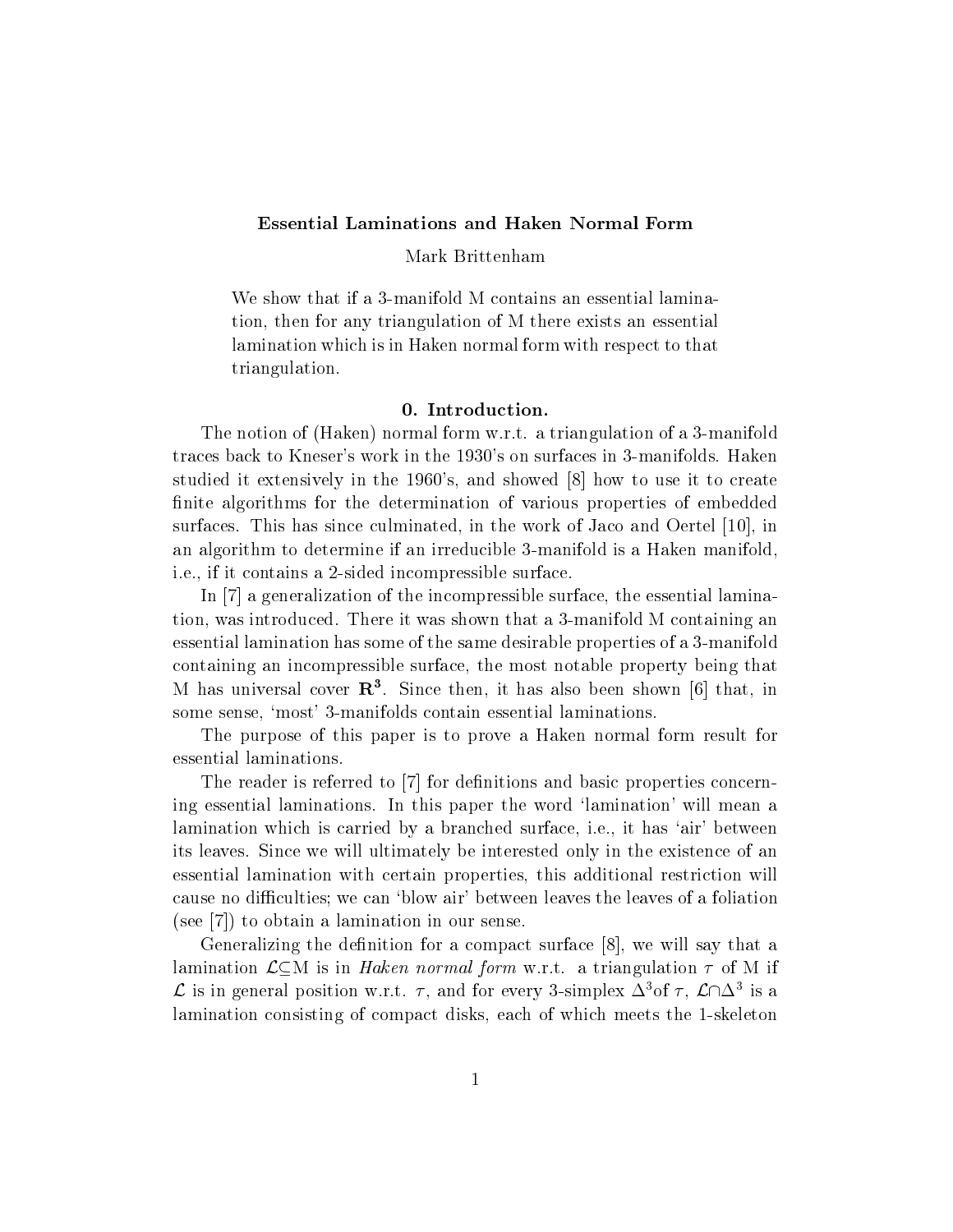of  $\Delta_i$ , and such that each disk D of  $\mathcal{L} \cap \Delta^*$  meets each 1-simplex of  $\Delta^*$  at most once.

Then we have the following theorem:

**Normal Limit Theorem:** If M<sup>3</sup> contains an essential lamination  $\mathcal{L}$ , and  $\tau$  is a triangulation of M, then there exists an essential lamination  $\mathcal{L}_0$ in M which is in Haken normal form w.r.t.  $\tau$ .

corollary: M contains and the stream interesting in the streamers on the which it contains is carried with full support by one of a finite, constructible, collection of normal branched surfaces.

In general, the lamination  $\mathcal{L}_0$  is not isotopic to  $\mathcal{L}$ ; it is, when  $\mathcal{L}$  is measured  $[9]$ , or, more generally, has no holonomy  $[3]$ . But it does arise out of a 'limit' of isotopic copies of  $\mathcal{L}$ , as described below.

Ultimately, we would like to see an algorithm found to determine if an irreducible 3-manifold contains an essential lamination, as in [10]. This paper can be taken to be a first step in that direction. In a sequel  $[2]$ , we show how this result can be used to prove the same result for more general cell decompositions of 3-manifolds. From this point of view, a key step in developing an algorithm would be to replace 'normal branched surfaces' in the corollary above with `normal essential branched surfaces'.

I have been told that David Gabai has also proved a version of the main result of this paper.

The proof of the theorem is in broad outline very similar to the arguments found in [1]. We shall describe an algorithm for performing a (typically infinite time) isotopy of  $\mathcal{L}$ , controlled along the intersection of  $\mathcal{L}$  with the 1skeleton  $\tau \sim$  of  $\tau$  . After identifying a collection of points which are left fixed by all of the isotopies, we then study what happens when we take the 'limit' of these isotopies. At this point the proof diverges markedly from [1]; seeing that pieces of the lamination stabilize around these fixed points is easier, but in the situation encountered here, the union of these stable pieces is not a lamination - it is a disjoint union of 1-to-1 immersed surfaces, but it is not, in general, a closed set.

Making the limit into a lamination requires cutting and pasting a finite number of the leaves in the limit; then by passing to a sublamination, to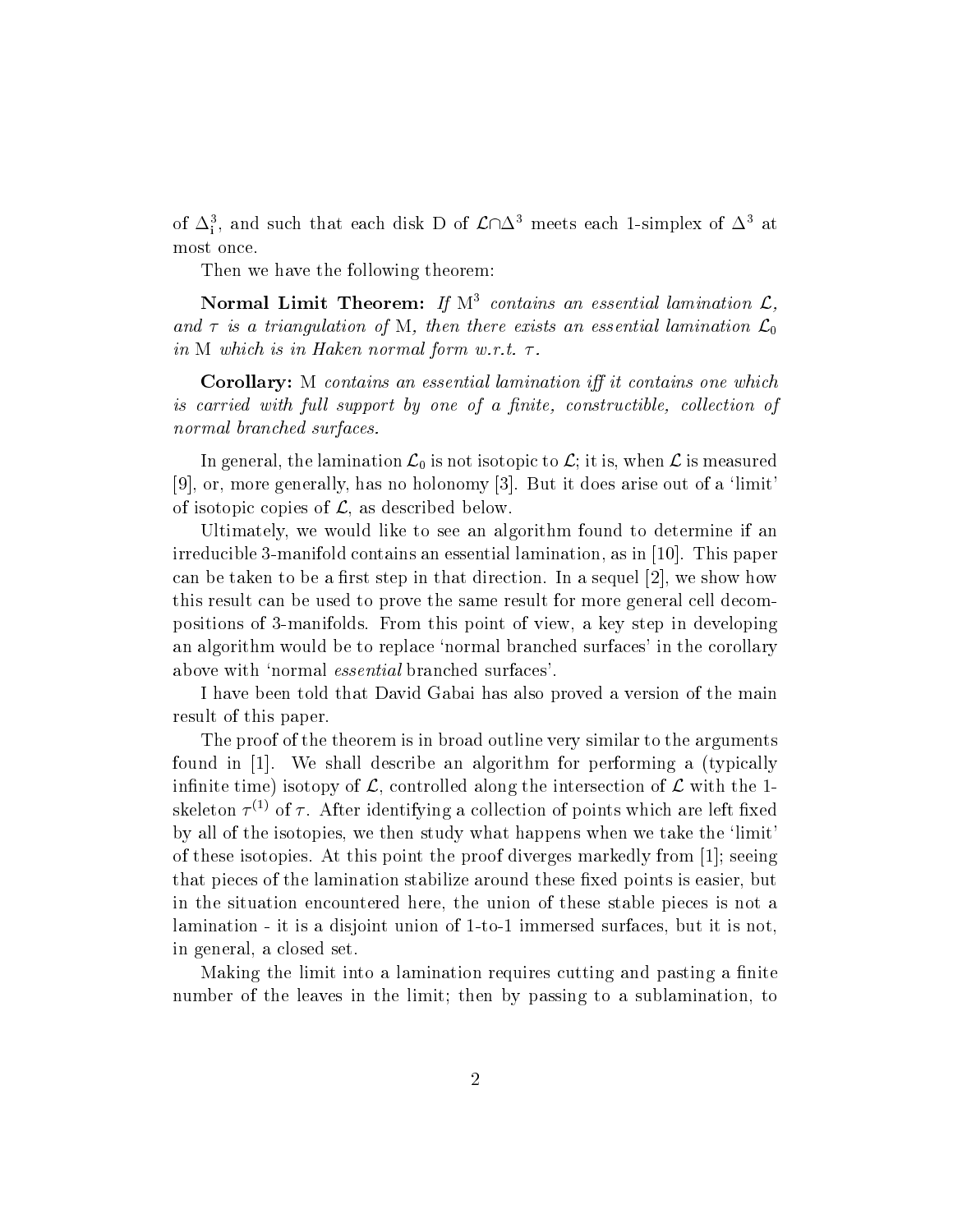avoid possible compressible tori, one finds the lamination guaranteed by the theorem.

This result, as well as those of [1] and [2], illustrates a technique for attacking problems whose solutions for incompressible surfaces relies on induction (on the number of points of intersection with a 1-dimensional object). The technique used here is, in fact, simply a different way of thinking about this induction process; instead, it is something we might call 'eventual stability under a sequence of isotopies'. For a compact surface S this amounts to the same thing as induction, since (in the case of this paper, for instance) once the number of points of S $\left|T\right\rangle$  is at a minimum, the entire surface must eventually stabilize around these points to a normal surface. Such reformulations of methods which, for incompressible surfaces, rely on the compactness of the object, rather than their *closedness*, will, it is certain, play an important role in furthering the development of the theory of essential laminations.

The author would like to thank the referee for his/her many useful comments.

## 1. The isotopies.

We will assume that the reader is familiar with the procedure for putting an incompressible surface in an irreducible 3-manifold M into Haken normal form w.r.t. a triangulation of M, see [8] or [11]; and confine our discussion here to dealing with the difficulties that arise when adapting this process to essential laminations. Since if  $\mathcal L$  contains a compact leaf, we can apply Haken's algorithm to it to get an essential surface in normal form, we can assume, for convenience, that  $\mathcal L$  contains no compact leaves. The only terminology for essential laminations which we use that cannot be found in [7] is that of a monogon number for a lamination w.r.t a 1-complex K; this is a number  $\epsilon$  so that for some fixed branched surface B, with branched-surface neighborhood N(B) carrying  $\mathcal L$  with K $\cap N(B)=a$  collection of I-fibers of N(B). any two points of N(B) $\cap$ K which are within  $\epsilon$  of one another are contained in the same I-fiber of  $N(B)$ . We shall routinely abuse notation by using the same symbol to represent an isotopy of a lamination and the embedding of the lamination that results at the end of the isotopy.

Given an essential lamination  $\mathcal{L}$ , we can put it in general position w.r.t. a triangulation  $\tau$ , by putting a branched surface B carrying  $\mathcal L$  in general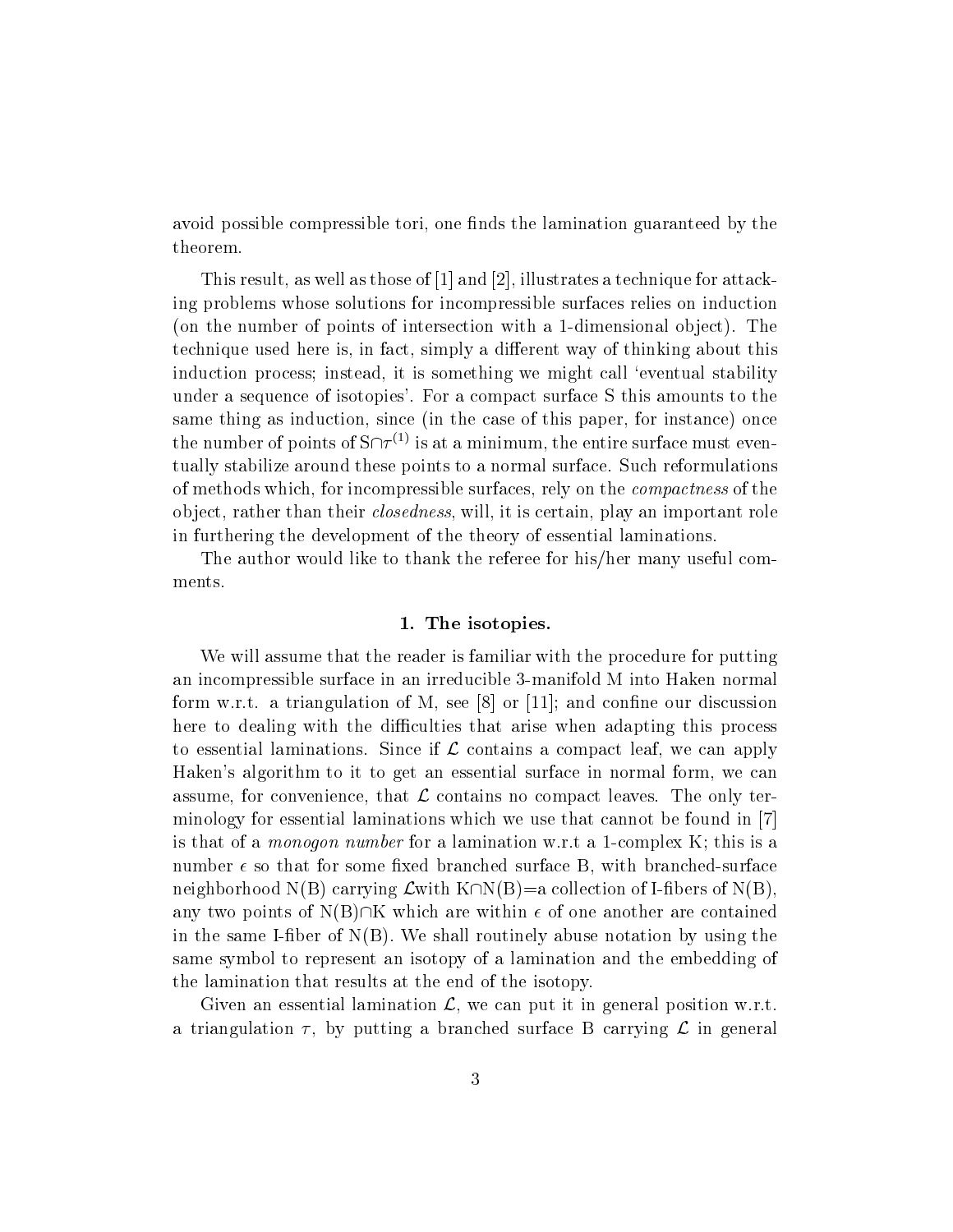position w.r.t.  $\tau$ , and then embedding  $\mathcal L$  in a fibered neighborhood N(B). Consider the lamination  $\lambda = L$   $\partial \Delta \subseteq \Delta$ , where  $\Delta$  is a 3-simplex of 7. This 1-dimensional lamination consists of a finite number of parallel families of loops in  $\partial \Delta_{\rm i} = S^*;$   $\lambda$  cannot contain a non-compact leaf, because the existence of such a leaf would either imply the existence of spiralling (non-trivial holonomy) around a null-homotopic loop in  $\mathcal{L}$ , or a monogon for  $\lambda$  (which would give an end-compressing disk for  $\mathcal{L}$ ). By a process entirely analogous to  $32.6$  of [1], we can by an isotopy I of L arrange that  $I(L)$   $|\Delta_1|$  is a (finite) collection of parallel families of disks, and  $I(\mathcal{L})\|\partial\Delta_{\rm i}\subseteq\mathcal{L}\|\partial\Delta_{\rm i}$ . This process is most easily envisioned as a surgery on all of the parallel families in  $\lambda$ , using a surgery disk parallel to either disk that the loops of  $\lambda$  bound in  $\partial \Delta_{\tilde{i}}$ ; one then throws away any 2-spheres that this surgery creates. As in [1], this surgery process can be realized as an isotopy.

Rename  $I(L)=L$ ; L $[U\Delta$ <sub>i</sub>  $=\Delta$  still consists of a limite number of families  $\lambda_i$  of parallel loops, and each of these parallel families further break down into finite families  $\lambda_{ii}$  of loops which are inessentially isotopic to one another in the cell decomposition of  $\partial \Delta_{\rm i}$  , i.e., any two loops cobound an annulus in  $\sigma \Delta_{\rm i}^{\rm i}$  which is made up of rectangles in each of the faces of  $\Delta_{\rm i}^{\rm i}$ ; see Figure 1a.

By boundary-surgeries, realized as an isotopy of  $\mathcal{L}$ , we can now, working family by family, arrange that each loop of  $\mathcal{L}$   $\beta\Delta_{\rm i}^{\rm r}$  meets each 1-simplex of  $\sigma \Delta_i$  at most once (see Figure 1b). Finally, by isotopy one pushes any disk D of  $\mathcal{L} \cap \mathcal{L}_i$  which now entirely misses the 1-skeleton of  $\Delta_i$  out of  $\Delta_i$ .

# Figure 1

Using this isotopy 1, we have arranged that  $I(L)$   $|\Delta_i|$  consists of a collection of normal compact disks. Also, by the structure of the isotopy (see Figure 1b), we have the following very useful property for 1:  $I(\mathcal{L})$  if  $\Box$   $\Box$  if  $\Box$ , and the isotopy  $\Gamma$  is fixed on all points of  $\Gamma(\mathcal{L})\cap\mathcal{L}^{\vee}$ .

The idea now is to string isotopies like the one above together to give an 'isotopy' for  $\mathcal{L}$ , which attempts to put  $\mathcal{L}$  into normal form.

A triangulation  $\tau$  of M has a finite number of 3-simplices which we number  $\Delta_1,\ldots,\Delta_n$ . By the above, we can perform an isotopy  $1_1$  of  $\mathcal L$  so that  $I_1(\mathcal{L})\sqcup \Delta_1$  consists of normal disks. Then we build an isotopy  $I_{2,1}$  of  $I_1(L)$  so that  $I_{2,1}(I_1(L))\,\square_2 = I_2(L)\square_2$  consists of normal disks. Notice,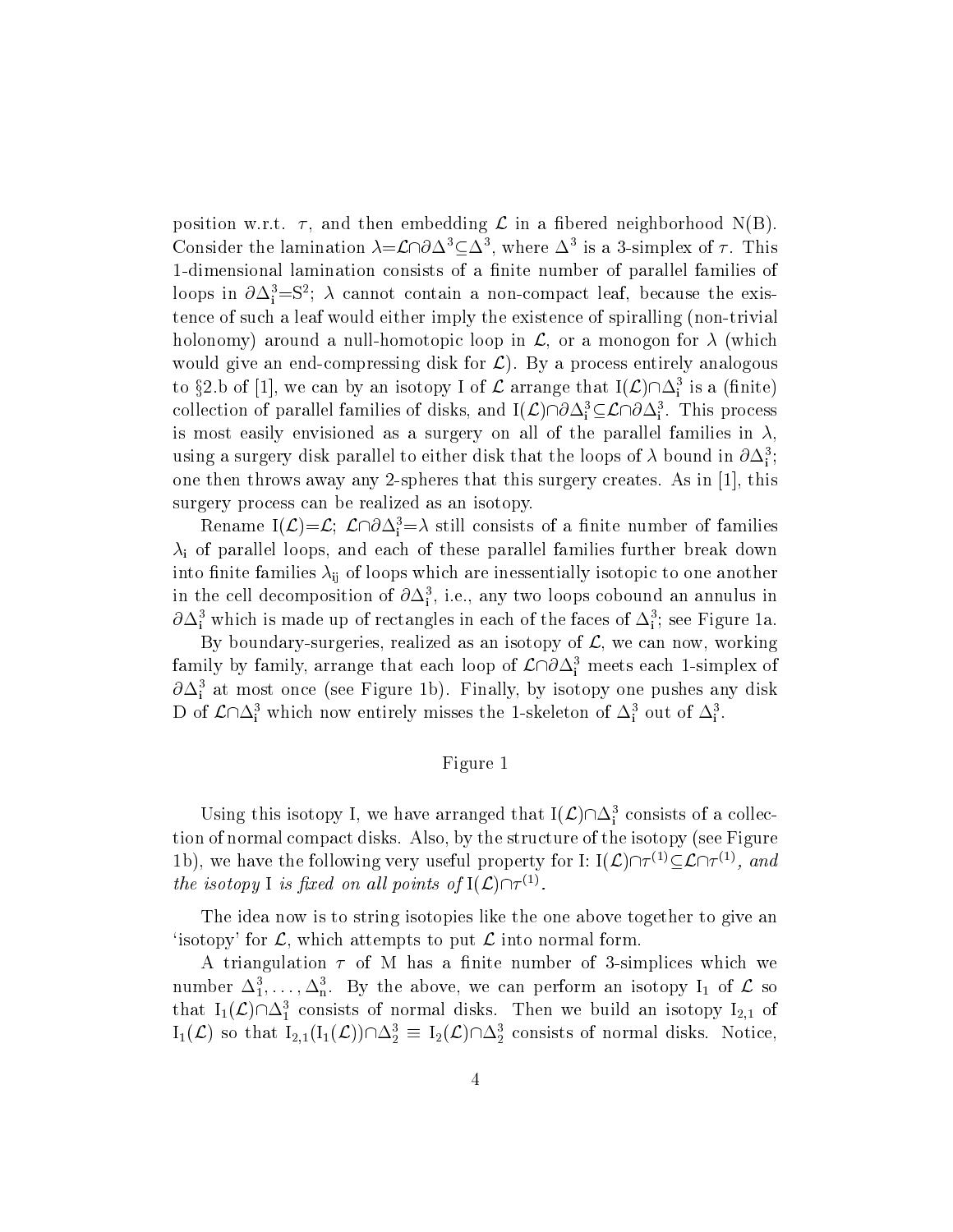however, that since  $I_{2,1}$  may require boundary-surgeries, which push probiems out of  $\Delta_2$ , and hence possibly into  $\Delta_1$ , we can no longer insure that  $1_2(L)$   $\Box$ <sub>1</sub> consists of normal disks. Continuing inductively, working cyclically through the 3-simplices  $\Delta_{\rm i}$ , we can build an isotopy  ${\bf 1_{r,r-1}}$  of  ${\bf 1_{r-1}}(\mathcal{L})$  so that  $I_{r,r-1}(I_{r-1}(\mathcal{L}))\cup I_{r} = I_{r}(\mathcal{L})\cup I_{r}$  is a collection of normal disks, for r=1(mod n). Notice that this collection of isotopies  $I_r$  satisfies  $I_r(\mathcal{L})$   $\mid$   $\cap$   $\subseteq$   $I_{r-1}(\mathcal{L})\mid$   $\cap$   $\subseteq$   $\cap$ and the isotopy  $I_r$  is fixed on all points of  $I_r(\mathcal{L})$  measurement adopt the notation that, for  $r \geq s$ ,  $I_{r,s}=I_{r}$   $\circ I_{s} = I_{r,r-1}$   $\circ I_{r-1,r-2}$   $\circ \ldots \circ I_{s+1,s}$ , so  $I_{r,s}$   $\circ I_{s}=I_{r}$ .

If for some s,  $I_s(\mathcal{L})$  is in normal form w.r.t.  $\tau$ , then for all r $\geq$ s, I<sub>r,s</sub>=Id, since the isotopies move only portions of  $\mathcal L$  which are not in normal form. We can then set  $\mathcal{L}_0=I_s(\mathcal{L})$ , giving the lamination required for the theorem. In what follows now we will therefore assume that for no r is  $I_r(\mathcal{L})$  in normal form; note that this is equivalent to  $I_{r+n}(\mathcal{L})$  (1)  $\mathcal{L} > \mathcal{F}$   $I_r(\mathcal{L})$  (1)  $\mathcal{L} > 0$  all r. Now we will observe how these isotopies effect  $\mathcal{L}$ , as r continues to get larger and larger. What we will find is that pieces of the  $I_r(\mathcal{L})$  begin to stabilize becoming fixed under all further isotopies. These pieces will form the 'core' of the essential lamination  $\mathcal{L}_0$  of the theorem.

## $2.7.9$  Statistics . The statistics is the statistic statistic statistic statistics in the statistic statistic statistics in the statistic statistic statistics in the statistic statistic statistics in the statistic statis

Given the sequence of isotopies described in the previous section, consider the sets  $I_r(L)$   $\beta \geq C_r$ . Each is a closed set, and is non-empty; for if  $C_r=y$ , then it is easy to see that  $I_r(\mathcal{L})\|0\Delta_i$  is a collection of loops all in the interiors of the faces of  $\partial \Delta_{\rm i}$ , for all i. But then  ${\rm I}_{\rm r+n}(\mathcal{L})\vert\,\partial \Delta_{\rm i}$  would be empty, for all i, implying that the essential lamination  $I_{r+n}(\mathcal{L})$  is contained in a ball, which is impossible (see  $\S5$  below).

Since  $C_{r+1} \subseteq C_r$  it follows that  $C=\cap C_r$  is a non-empty closed set; it is the intersection of a nested sequence of non-empty closed sets in the compact set  $T^{\vee}$ . C is by construction the set of points of  $I_0(L)$   $T^{\vee}$   $\cong$   $L$   $T^{\vee}$  which are fixed by all of the isotopies  $I_r$ ; it is the set of *stable points* of the isotopy  $I_r$ .

The points of C represent the 'seeds' of the lamination  $\mathcal{L}_0$ ; the next lemma begins to show how  $\mathcal{L}_0$  will grow out of these points.

**Lemma:** Given  $x \in C$ , and a z-simplex  $\Delta^2$  of T with  $x \in \partial \Delta^2$ , then for some s the arc  $\alpha_s$  of  $I_s(\mathcal{L}) \cap \Delta^2$  containing x is stable, i.e.,  $\alpha_s$  is fixed under all isotopies  $I_{r,s}$ ,  $r \geq s$ .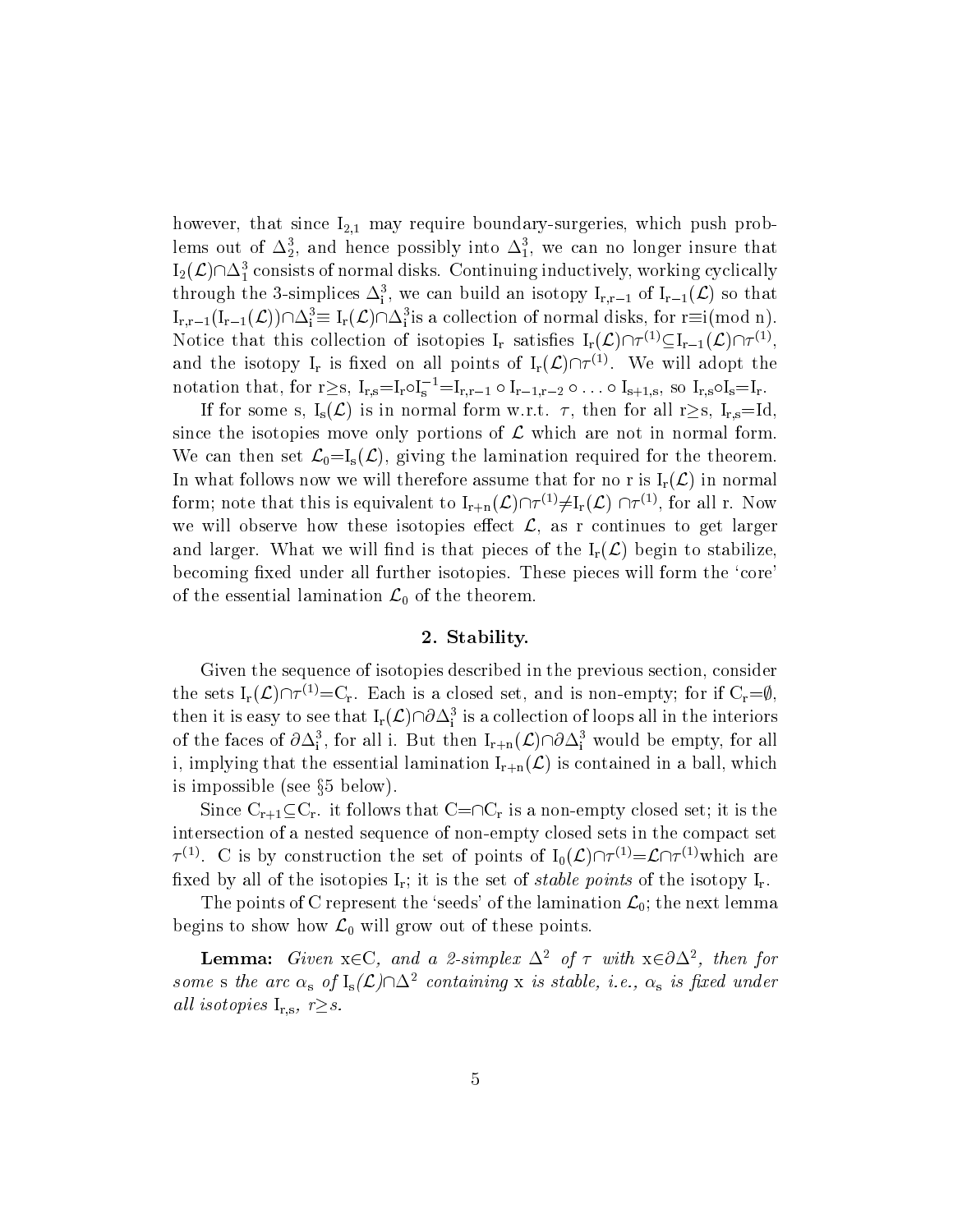Proof: It suces to show that for some s, the arc s has its other endpoint also in C; the arc must then be stable, because by construction the only way an arc in a loop of some  $I_r(\mathcal{L})\|0\Delta_i$  can move is if one of its endpoints is removed from Ir(L)\ (1) . So we will assume that for no sis the other endpoint  $x_s$  of the arc  $\alpha_s$  contained in U, i.e., for some r $\geq$ s,  $x_s \notin I_r(\mathcal{L})\cap\mathcal{L}^*$ , and show how this leads to a contradiction.

The first thing we must understand is how the arc  $\alpha_s$  evolves under further isotopies. Because one endpoint, x, is fixed,  $\alpha_s$  can change only by 'splicing'; a small neighborhood of  $x_s$  in  $\alpha_s$  is removed, and an arc in a small neighborhood of  $\partial \Delta$  is added to it, joining  $\alpha_{\rm s}$  to another similarly shortened arc. This could happen a finite number of times. The union of  $\alpha_s$  and these arcs is  $\alpha_r$  (see Figure 2). This is described as a 'conservative isotopy' in  $[1]$ .

# Figure 2

Now our hypothesis implies that splicing must be occurring infinitely often, which in turn implies that the number of points in  $\alpha_r \cap \gamma$  must be getting arbitrarily high, where  $\gamma$  is the 'neighbor loop' parallel to  $\partial \Delta^2$  which cuts off an annulus where all of this splicing is occurring (see Figure 2). It therefore follows that, for some r, two points of  $\alpha_{\rm r}\cap\gamma$  must lie within  $\epsilon$  of one another along  $\gamma$ , where  $\epsilon$  is a monogon number for  $\mathcal L$  w.r.t.  $\gamma$ . But then there are also points a, b of  $\alpha_{r} \cap \gamma$  consecutive along  $\gamma$  with this property. Then the short arc of  $\gamma$  between a and b together with the arc of  $\alpha_r$  between them form a simple loop in  $\Delta$  , bounding a disk D in  $\Delta$  . Reversing the isotopies carried out so far, and applying them to the arc of  $\alpha_r$  together with the disk D, exhibits a homotopy of a vertical arc in  $N(B)$ , rel its boundary, into a leaf of  $\mathcal L$ . This, however, contradicts [7, Theorem 1(d)], which says that such homotopies are impossible.

**Lemma:** Given  $x \in C$  and  $\Delta_i$  with  $x \in \partial \Delta_i$ , then there exists an s such that x is contained in a stable normal disk  $\Delta_{x,i}$  of  $I_s(L)$   $\Delta_i$ , i.e.,  $\Delta_{x,i}$  is fixed under all further isotopies  $I_{r,s}$ , r $\geq$ s.

 $\blacksquare$  recent to sum of the  $\sim$  show that, for some s, it is contained in a disk  $\blacksquare_{\Lambda,1}$  or  $I_{S}(\mathcal{L})\sqcup \Delta_{\rm i}$  with  $\Delta_{\rm x,i}\sqcup\!\top^{\rm c}\!\sim\!\!\subseteq$ C, since then  $\partial\Delta_{\rm x,i}$  is stable. Then since a disk can be moved by the isotopies only if its boundary moves,  $\Delta_{x,i}$  must be stable.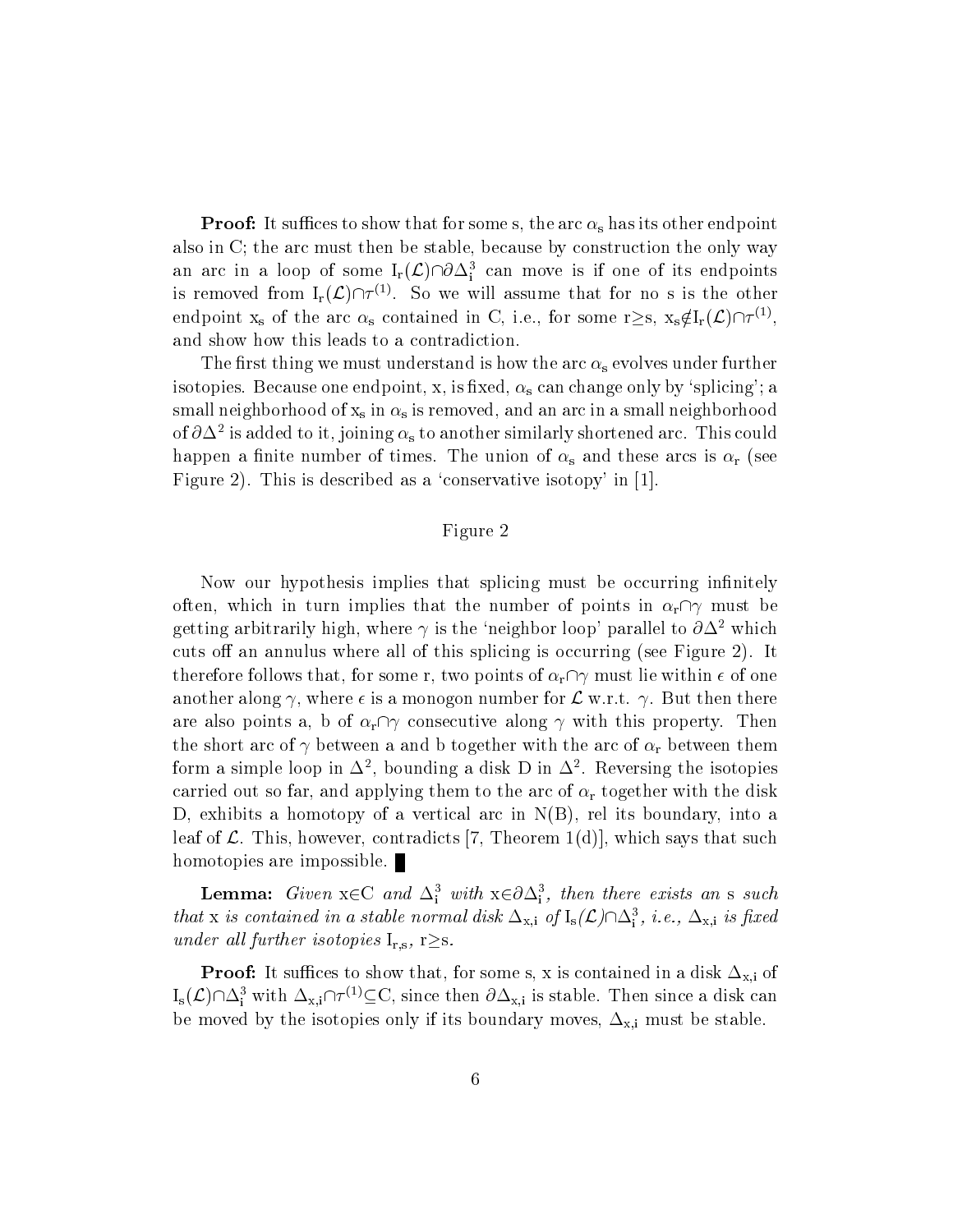But this is straightforward, given the previous lemma. The points x lies in two faces of  $\sigma\Delta_i$ ; pick one,  $\Delta$  . For some s, the arc  $\alpha_s$  of  $I_s(\mathcal{L})\Box$  containing x is stable; its other endpoint  $x_s$  is in C. Set  $x_s = y_1$ ; it is contained in another 2-simplex  $\Delta_1^z$  of  $\partial \Delta_i^z$ , and we can apply the previous lemma to  $y_1$  in this other 2-simplex to get  $y_2 \in C$  joined to  $y_1$  by an arc of some  $I_r(\mathcal{L})\cap \mathcal{Z}_1^T$ . The point  $y_2$  is now contained in still another 2-simplex of  $\partial \Delta_{\tilde{i}}$ , and this process can be continued.

But at some point in every n isotopies the union of these arcs, because they are stable, is contained in the boundary of a normal disk D of some  $I_{\rm r}(\mathcal{L})\sqcup \Delta_{\rm i}$ . This disk D meets  $\tau \vee \tau$  in at most 4 points, and therefore meets C in at most 4 points. Consequently, the chain above must eventually close, hence  $y_i=x$ , for some i $\leq 4$ . So eventually x is contained in a stable normal loop of some  $I_r(\mathcal{L})\cap \mathcal{O}\Delta_{\tilde{i}}^*$ , which in turn bounds a stable normal disk in  $I_{r+n}(\mathcal{L})\cap \Delta_{\tilde{i}}^*$ . п

## 3. The intermediate lamination  $\mathcal{L}$ .

we now have that for each  $x \in C$ , and each i such that  $x \in \partial \Delta_i$ , there is an s for which x is contained in a stable normal disk  $\Delta_{x,i}$  of  $I_s(\mathcal{L})\sqcup \Delta_i^*$ . Now consider the set  $\bigcup \Delta_{x,i}=X$ , where the union is taken over all  $x \in C$  and all i as above. A is a union of disks which are normal w.r.t.  $\tau$ , and A $\tau \sim \tau$ .

X can also be thought of as a disjoint union of 1-to-1 immersed surfaces in M; 2-disk neighborhoods for points in X can easily be seen by examining the cases  $x \in \text{Int}(\Delta_i)$ ,  $x \in \partial \Delta_i$   $\setminus \neg$ , and  $x \in \neg$ . A even has a local product structure, because it falls into blocks of parallel normal disks. Moreover:

## $\blacksquare$  is a set  $\blacksquare$  is the  $\blacksquare$  is  $\blacksquare$  is  $\blacksquare$  in The mass of  $\blacksquare$  is the mass of  $\blacksquare$  is the mass of  $\blacksquare$

Proof: Let L bean leaf of X, and a loop in L null-homotopic in M. By general position we may assume that  $\gamma$  is self-transverse and immersed in L, and misses the 1-skeleton of  $\tau$ .  $\gamma$  is compact, so it meets only finitely many of the normal disks  $D_i$  comprising X. By choosing an s large enough so that the disks that  $\gamma$  meets are stable normal disks for I<sub>s</sub>, we can assume that  $\gamma \subseteq I_s(\mathcal{L})$ . Consequently,  $\gamma \subseteq L' \subseteq I_s(\mathcal{L})$  for some leaf L' of  $I_s(\mathcal{L})$ . L' is  $\pi_1$ -injective in M, so there is a null-homotopy  $F:D^2 \rightarrow L'$  with  $F|_{\partial D^2} = \gamma$ .

Consider  $\gamma \subseteq L'$ . A small regular neighborhood of  $\gamma$ , N( $\gamma$ ) $\subseteq L'$ , separates L' into a finite number of connected components; L' $\int N(\gamma) = L'_1 \cup ... \cup L'_r$ . Some collection  $L'_1,\ldots,L'_s$  of them are compact, and by setting  $S=L'_1 \cup \ldots \cup$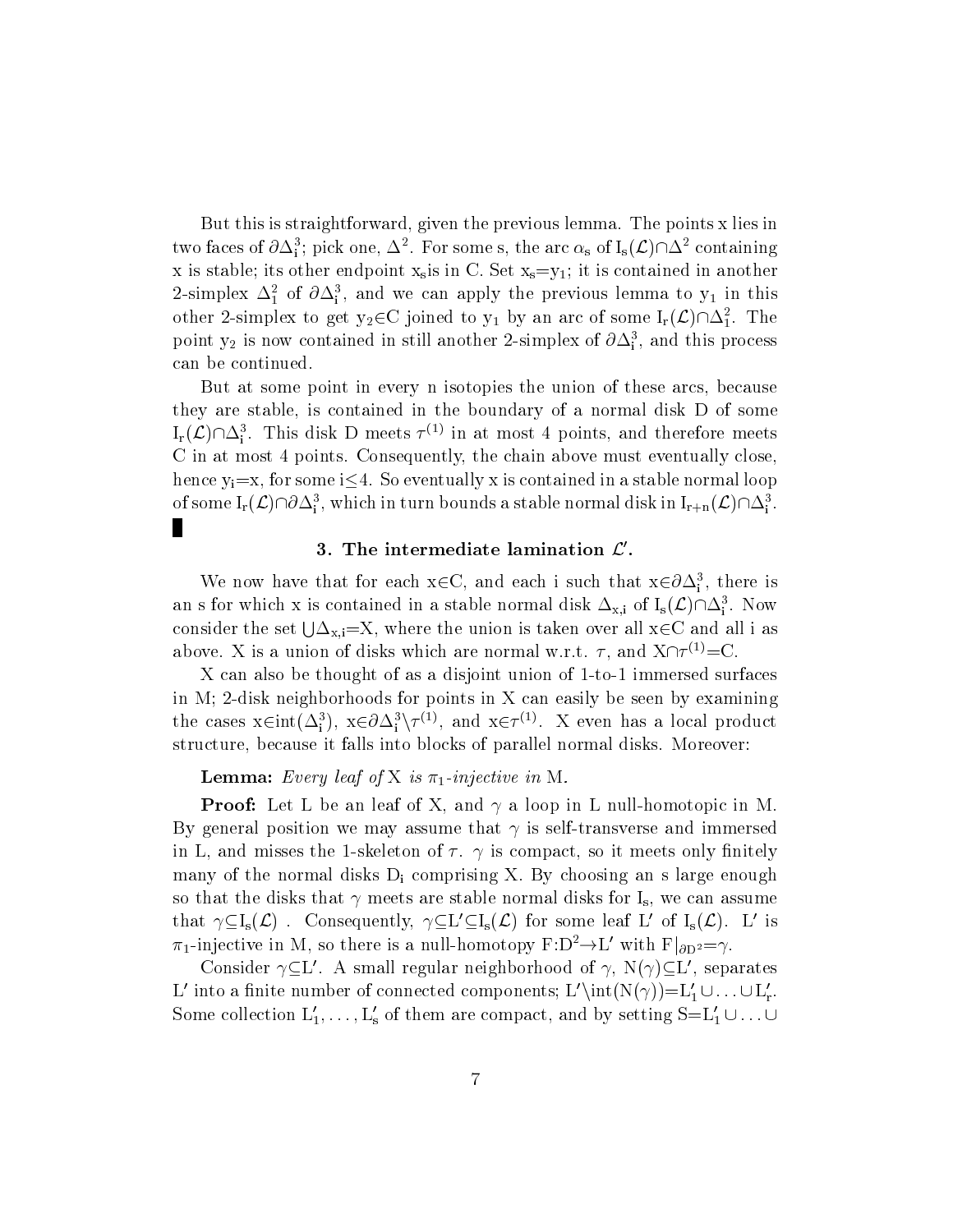$L'_s \cup N(\gamma)$ , we have that S is compact,  $\gamma \subseteq S$ , and  $L'\in(S)$  has no compact components. It then follows from standard facts (since  $\partial S$  is  $\pi_1$ -injective in L'\int(S)) that S $\subseteq$ L' is  $\pi_1$ -injective in L', and so we can assume that the image of the null-homotopy F above in fact lies in S.

But now for large enough  $r\geq s$ ,  $I_{r,s}(S)\subseteq\mathcal{L}'$ : S is compact, and its boundary, which is contained in  $\partial N(\gamma)$ , is stable. So the ordinary induction for Haken normal form of compact surfaces can be applied to S to show that eventually the isotopies for L must stabilize on S. It then follows that  $I_{r,s} \circ F$  maps  $D^2$ into X, i.e., into L, giving a null-homotopy for  $\gamma$ .

In general, however, X is not a lamination - it fails to be a closed set. However, it does meet the 1-skeleton of each 3-simplex in a closed set. So it is a relatively simple task to categorize the kinds of bad limiting behavior that can be taking place in X; they occur only at interfaces between normal disk types, and only in one of 3 ways; see Figure 3.

# Figure 3

One can rule out bad behavior between two parallel normal disks; in this case the portion of  $\partial \Delta_{\tilde{i}}$  between the two disks is an annulus, made up of 3 or 4 rectangles, and an analysis like that in [1,Lemma 5.3] shows that once two parallel stable disks are within  $\epsilon$  of one another along  $\tau \vee \tau$ , none of the disks in between can be moved by a boundary-surgery. The first such surgering disk, together with a tail over to the point along  $\tau^{(*)}$  where the two  $\tau^{(*)}$ leaves were closest, would give a disk violating [7,Theorem 1(d)], as before. Therefore any leaves between the two disks which move disappear completely under a surgery, since they are in 2-spheres which are thrown out. The disks which remain in X between the two parallel disks are therefore in a nested intersection of the disks which remain after each surgery, and hence form a closed set.

So bad limiting behavior can occur only when it involves disks of different normal types. Keeping in mind that  $X\vert\vert\tau^{(*)}$  is already a closed set, inspection leads to the catalogue of limiting behavior in Figure 3.

It then follows that  $\overline{X}$  = the closure of X is the union of X and a finite number  $\Delta_1^2, \Delta_2^2, ..., \Delta_k^2$  of normal disks. Let  $\Box = ( \cup \Delta_1^2) \cap X \subseteq \tau^{(2)}$ ; this is the set of points where  $\overline{X}$  fails to be a lamination (see Figure 3)., is a finite graph,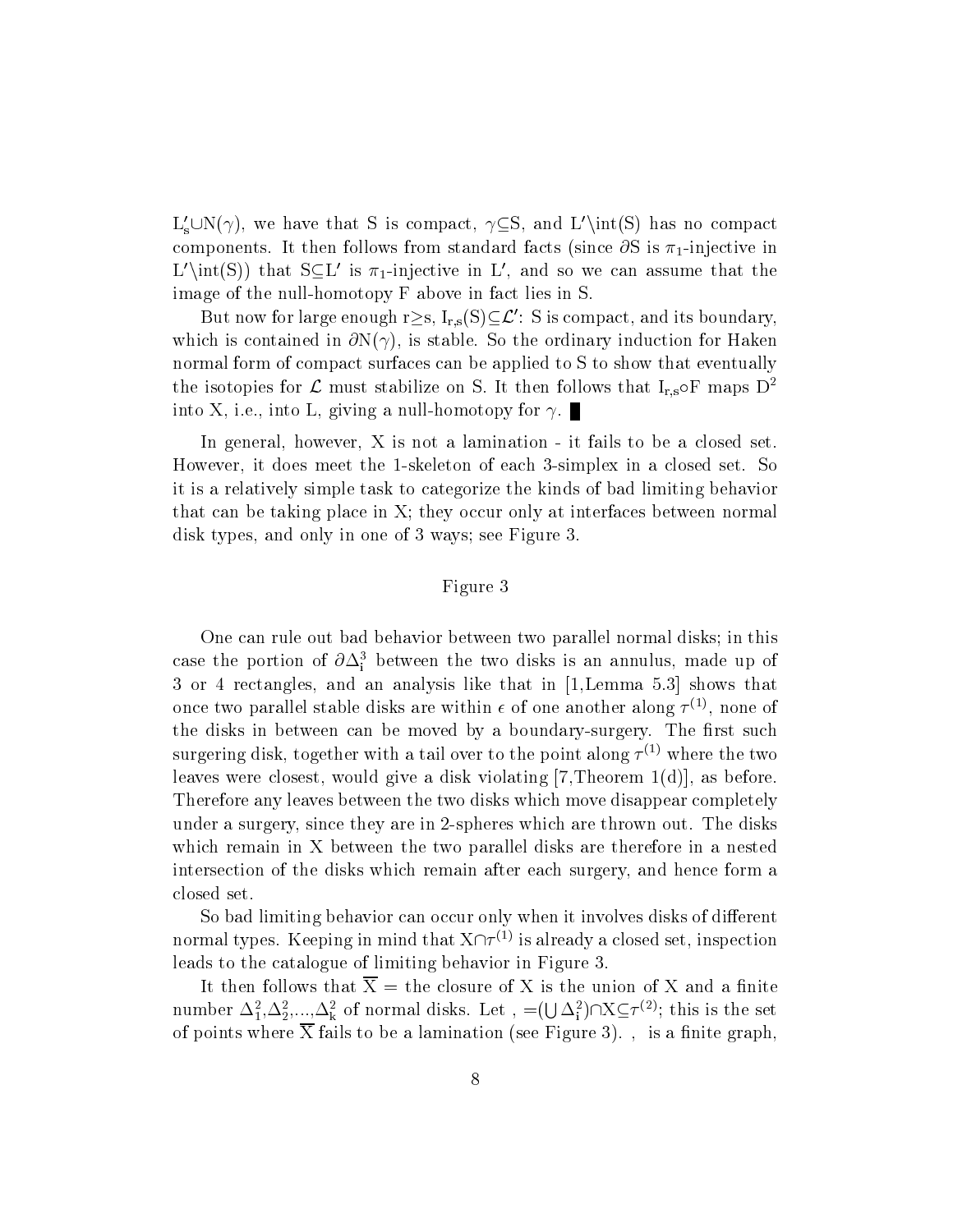possibly containing some isolated vertices. What we wish to do now is to alter  $\overline{X}$  to make it a lamination. The graph, acts very much like the branch locus of a branched surface, and we wish to do a splitting of  $\overline{X}$  along, to obtain a lamination.

In general, a branched surface cannot be split open to become a lamination. But because the branch curves already have leaves of X limiting vertically down upon them, this allows us to see that a crucial parity condition is satised, and will allow us to build our lamination.

# Figure 4

First we perform a preliminary 'double split' along the leaves L of X which intersect, : replace each leaf L with  $L \cup \partial N(L)$  (see Figure 4). Replacing L with  $\partial N(L)$  is what is ordinarily known as a splitting along L, so we are splitting X along L, but also keeping L (for reasons which will become apparent later). The graph, is then contained in  $\bigcup N(L)$ ; in particular, each component of, is isolated in  $\overline{X}$ , in the transverse direction, on one side.

## Figure 5

The next step is to alter, to a collection of disjoint circles. Call an edge of, a 'double cusp edge' if in both of the 3-simplices containing it, the edge is contained in one of our finite number of normal disks in  $\overline{X}\X$ . Such edges can be split open; see Figure 5. In particular, since every hanging edge of (one which contains a vertex with valency one) is of this type, such edges can be removed. After these splittings, may contain some isolated vertices; we then split along them, as well. After these preliminaries, will be a graph with every vertex having valency at least two.

Every vertex v of, lies in a 2-disk neighborhood  $D$  in a leaf  $L$  of  $X$ , and in this disk we can assign normal orientations to the edges of, at  $v$ , pointing out of the 3-simplex that the 2-simplex that creates the edge is in (Figure 6). By the preliminary splitting, this is well-defined. Because each of the disks we have added to X to get  $\overline{X}$  is limited upon by parallel normal disks- that is the only reason they were added - on the side away from L, we can conclude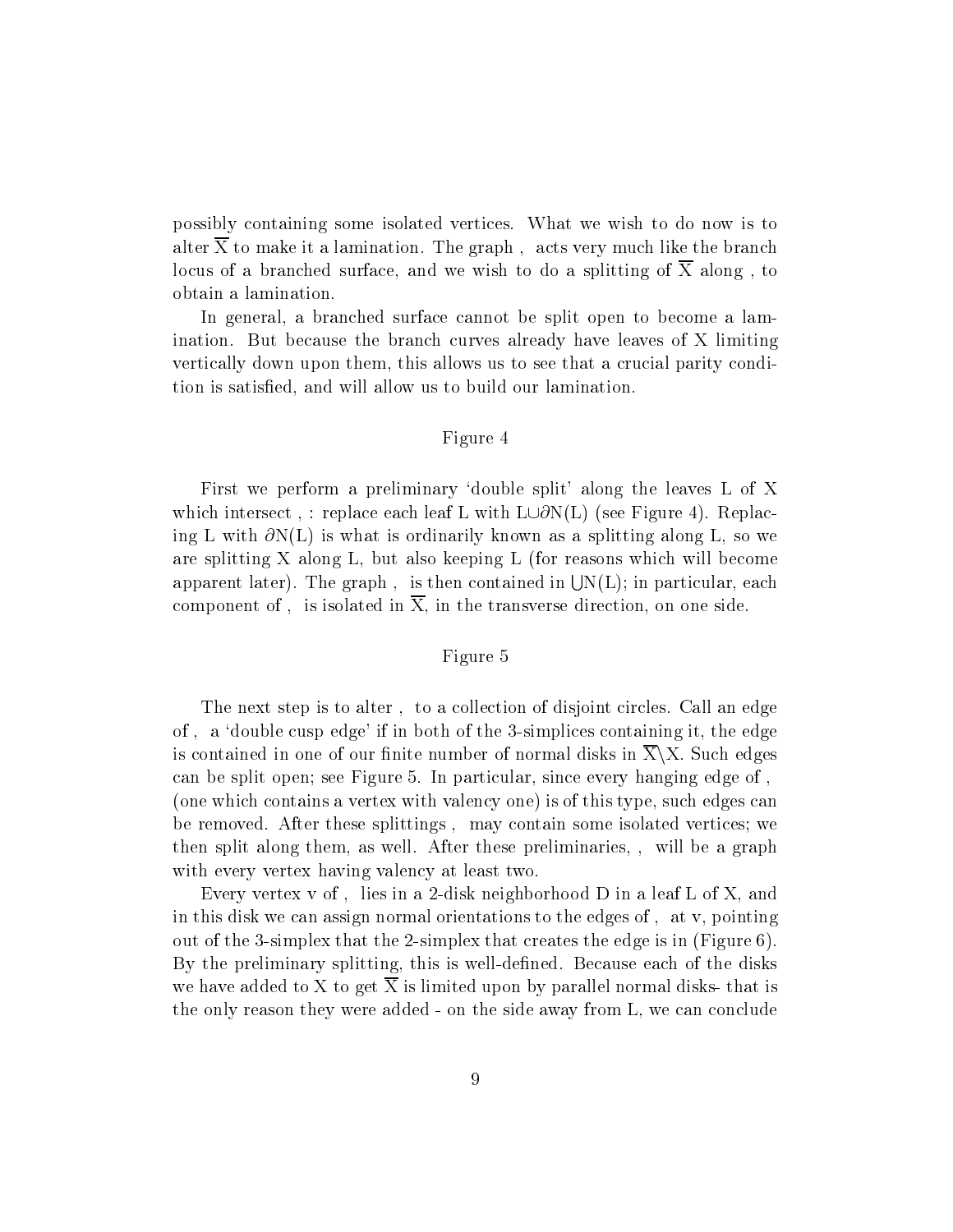that the normal orientations of the edges must alternate as we travel around v in the disk D (see Figure 6). For in travelling around v in L, when we cross an edge of,, we pass (as we follow the orientation) from a part of L which is not limited upon by leaves of X to a part which is. Therefore, the next edge of, that we encounter must have the opposite orientation, in order for us to pass from points having leaves limiting on them to points that do not, as we cross the edge. In particular, there must be an even number of edges. So we have a situation as shown in Figure 7, and then by either flattening X out at v, or splitting at v (it doesn't matter which) we can remove v from , in so doing splicing adjacent edges together. Induction on the number of vertices in, of valency  $\geq$ 3 finishes the argument.

# Figure 6 Figure 7

The object that we now have is what is known as a *pre-lamination*; it is a branched 2-manifold all of whose branch curves are circles. Such an object can be turned into a lamination by splitting open the singular leaves. In fact, our pre-lamination has a very simple form - in consists of a collection of surfaces, with a finite number of compact surfaces (made up of our added 2-simplices) glued to them along disjoint circles. In particular, these added surfaces are never glued to one another. This pre-lamination can therefore be turned into a lamination simply by deleting those portions of our leaves  $\partial N(L)$ which are isolated on both sides. More precisely, consider the union of the  $\partial N(L)$  cut open along the loops,, and let Y be the collection of components of  $\bigcup_{\mathcal{O}} N(L)$ , which are isolated on both sides in X; see Figure 8.  $\mathcal{L}^{\prime} = X \setminus Y$ is then a lamination; it is a closed set because we have only removed pieces of X which nothing limits on transversely, and it has the local product structure because the only places where  $\overline{X}$  failed to be a lamination were along,, but by construction the piece of  $\partial N(L)$  to one side of the circle was isolated on both sides, so has been removed.

# Figure 8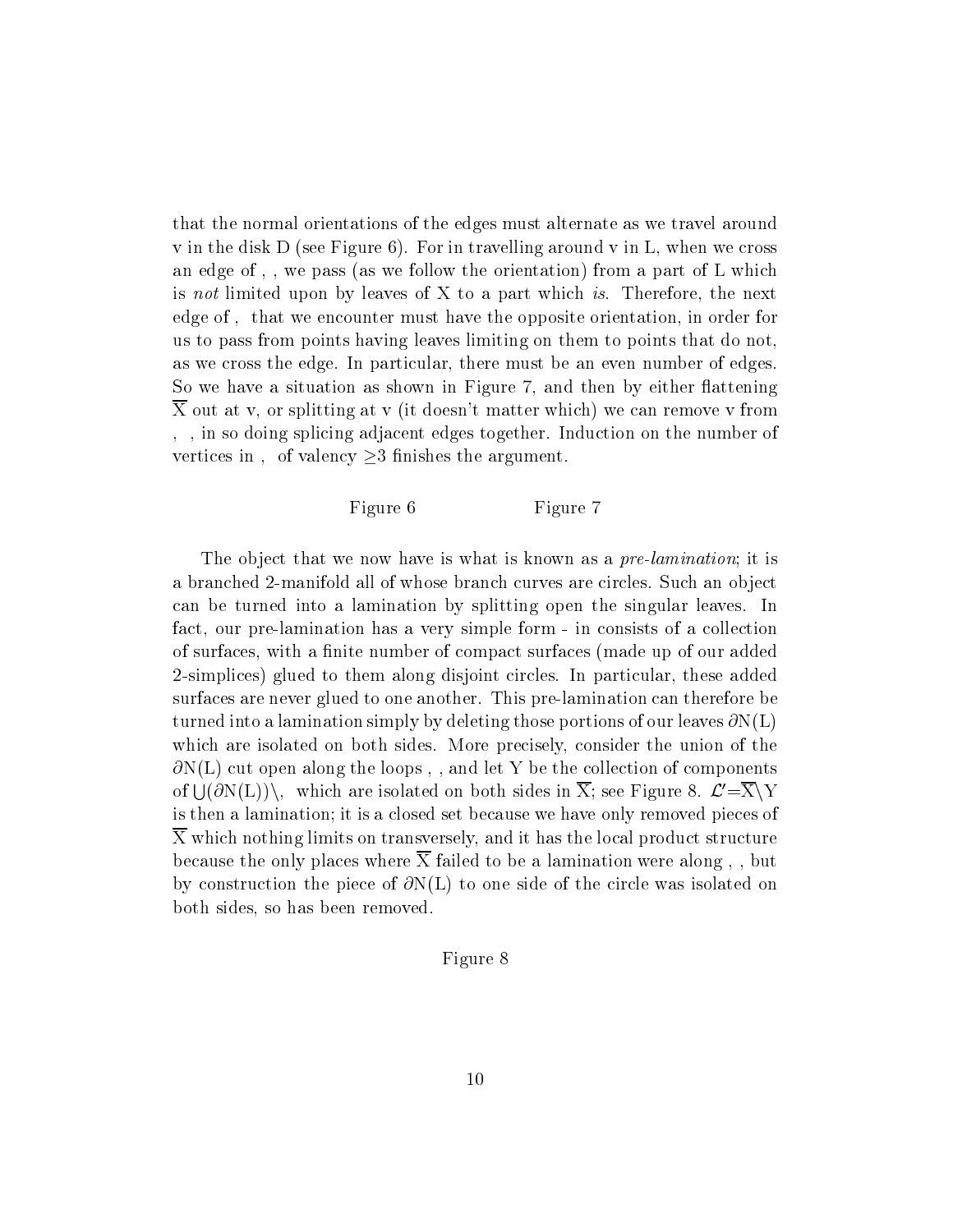$\mathcal{L}^{\prime}$  is therefore a lamination, which by construction is in Haken normal form w.r.t. the triangulation  $\tau$ , since it is a union of normal disks.  $\mathcal{L}'$  need not be an essential lamination; however, we will see in the next sections that  $\mathcal{L}^{\prime}$  must in fact contain an essential sublamination.

## $\mathbf{F} \cdot \mathbf{F} = \mathbf{F} \cdot \mathbf{F} \cdot \mathbf{F} \cdot \mathbf{F} \cdot \mathbf{F} \cdot \mathbf{F} \cdot \mathbf{F} \cdot \mathbf{F} \cdot \mathbf{F} \cdot \mathbf{F} \cdot \mathbf{F} \cdot \mathbf{F} \cdot \mathbf{F} \cdot \mathbf{F} \cdot \mathbf{F} \cdot \mathbf{F} \cdot \mathbf{F} \cdot \mathbf{F} \cdot \mathbf{F} \cdot \mathbf{F} \cdot \mathbf{F} \cdot \mathbf{F} \cdot \mathbf{F} \cdot \mathbf{F} \cdot \mathbf{F} \cdot \mathbf{F$

For convenience we will distinguish between leaves of  $\mathcal{L}'$  which contain components of, from those which do not, calling the former split-and-paste leaves and the latter ordinary leaves. Notice that by the lemma above, all ordinary leaves are  $\pi_1$ -injective in M, since each is isotopic to a leaf of X.

**Lemma:** Every split-and-paste leaf L of L is limited on by ordinary leaves.

**Proof:** If not, then for any  $x \in L$  there is an arc A meeting  $L$  transversely and containing x in its interior, which meets only split-and-paste leaves of  $\mathcal{L}'$ .

But since every split-and-paste leaf is a limited upon by other leaves, by construction, these must all be split-and-paste leaves, as well. So the set  $\mathcal{L}'\cap A$  is a perfect set. Because there must be a sequence of points limiting on x,  $\mathcal{L}'\cap A$  is also infinite.

An infinite, perfect set in an interval is uncountable; but each leaf of  $\mathcal{L}'$ can meet A in only a countable number of points, since in the leaf these points represent a discrete set in an open surface. It follows that there must be an uncountable (in particular, infinite) number of split-and-paste leaves. But since there are only finitely many split-and-paste leaves (since, had only finitely many components), we arrive at a contradiction.

Consider the (possibly empty) collection  $\mathcal T$  of leaves of  $\mathcal L'$  which are compressible tori. Since all ordinary leaves are  $\pi_1$ -injective, hence incompressible the leaves of  $\mathcal T$  are all split-and-paste leaves. There are, consequently, only finitely many of them;  $\mathcal{T} = T_1 \cup ... \cup T_k$ . Because M is irreducible, such a torus  $T_i$  either bounds a solid torus or is contained in a 3-ball; in either case,  $T_i$  separates M. Because  $T_i$  is a split-and-paste leaf, it is isolated on one side.

Notice also that by the split-and-paste construction, for every such torus, there is an ordinary leaf on the isolated side (the 'L' of 'LUN(L)') which can be joined to the torus by an arc meeting no other leaves of  $\mathcal{L}'$ .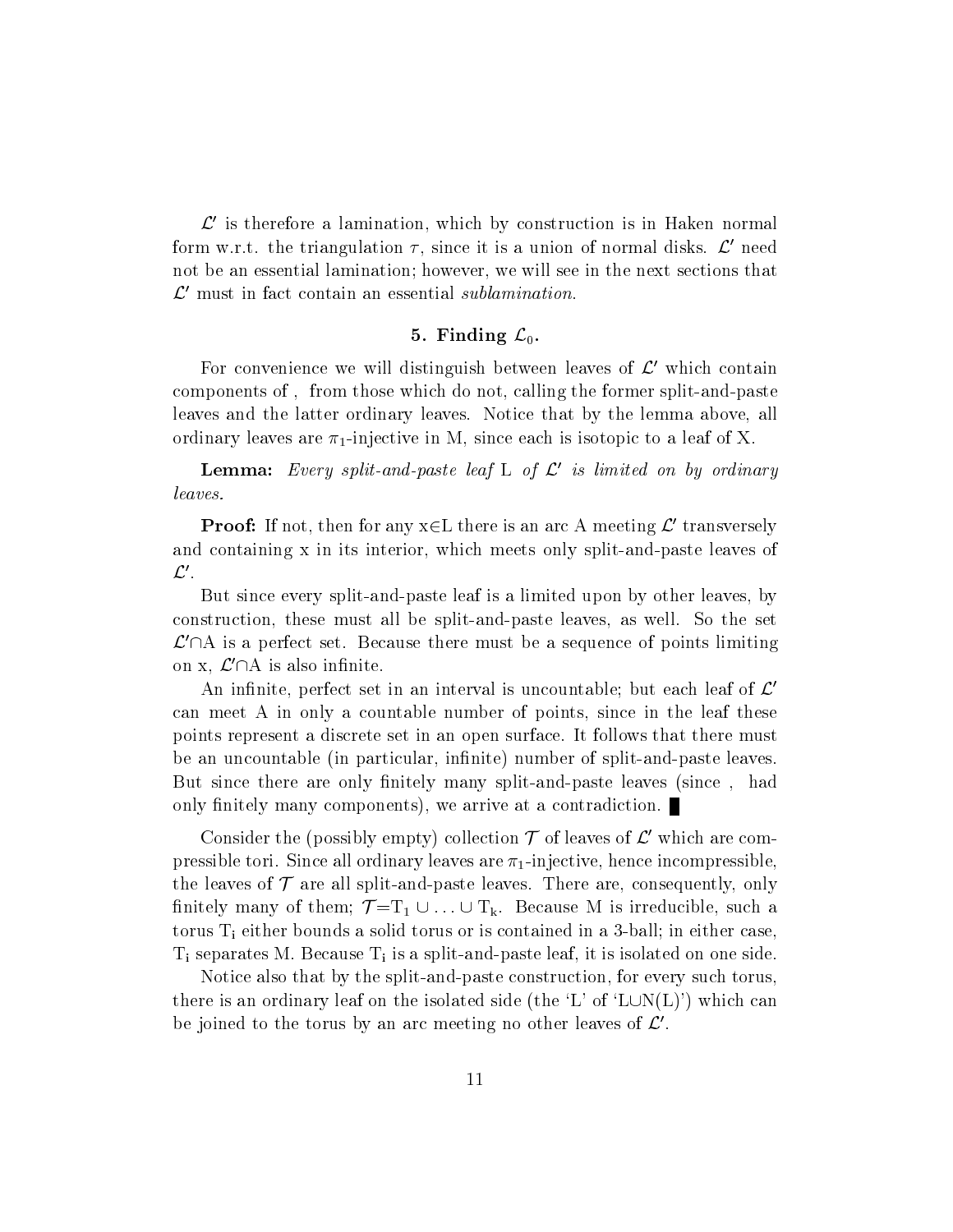Now split M open along  $T_1$  to get  $M_1=M|T_1$ . One of the two components of  $M_1$ , call it  $N_1$ , has boundary  $=T_1$  which is isolated in  $\mathcal{L}'\cap N_1$ , i.e.,  $\mathcal{L}'\cap \text{int}(N_1)$  is a lamination in N<sub>1</sub>. Furthermore,  $\mathcal{T}_1=\mathcal{T} \cap \text{int}(N_1)$  has fewer components than  $\mathcal T$ . If we now continue, choosing a component of  $\mathcal{T}_1$  and splitting, by induction we will eventually find a component N of some  $\mathrm{M}|\bigcup(\mathrm{T_{i,j}})$  which has boundary  $\bigcup(\mathrm{T_{i,j}})$  isolated in  $\mathcal{L}'\cap\mathrm{N},$  and with  $\mathcal{T}\cap\mathrm{int}(\mathrm{N}){=}\emptyset.$ Consequently,  $\mathcal{L}_0 = \mathcal{L}' \cap \text{int}(N) \subseteq N \subseteq M$  is a lamination in N; since N is a closed subset of M,  $\mathcal{L}_0$  is also a lamination in M. By construction,  $\mathcal{L}_0$  contains no compressible tori. It is also non-empty, because it contains the ordinary leaves described above on the isolated sides of each of the isolated sides of the  $\Gamma_{1}$  .

Proposition: (a) L0 contains no spheres,

- (b)  $\partial(M|\mathcal{L}_0)$  is incompressible in  $M|\mathcal{L}_0$ ,
- (c) Every leaf of  $\mathcal{L}_0$  is end-incompressible, and
- (d)  $M\backslash \mathcal{L}_0$  is irreducible.

**Proof** (a): If  $\mathcal{L}_0$  contains a sphere leaf L , then it contains an sphere leaf L which is an ordinary leaf. For if  $L'$  were a split-and-paste leaf, then there are ordinary leaves limiting on it; but since  $L'$  is simply-connected, it lifts to the nearby leaves in its normal fence, so nearby leaves must cover  $L'$ , and hence be spheres themselves. But any compact ordinary leaf L of  $\mathcal{L}_0$  is made up of only finitely many normal disks, so  $L\subset I_r(\mathcal{L})$  for some r, i.e.,  $\mathcal L$  contains a rear isotopic to L. But for  $L=5$  , this contradicts the essentiality of  $L$ ;  $L$ contains no spheres.

(b): Let  $\gamma$  be a simple loop in  $\partial(M|\mathcal{L}_0)$ , bounding a disk D in  $M|\mathcal{L}_0$ . If  $\gamma$  is contained in an ordinary leaf of  $\mathcal{L}_0$ , then this result follows immediately from the  $\pi_1$ -injectivity of that leaf. So we may suppose that  $\gamma$  is contained in a split-and-paste leaf L of  $\mathcal{L}_0$ .

**Claim**: L has trivial holonomy around  $\gamma$ ; the normal fence A of  $\gamma$  meets all nearby leaves in closed loops.

Proof of claim: After an isotopy in L, we may assume that meets the 1-skeleton  $\tau$  ' of  $\tau$  . Now if there is non-trivial holonomy around  $\gamma$ , then there is a loop of  $A\cap\mathcal{L}_0$ , possibly equal to  $\gamma$ , with a non-compact arc  $\alpha$  of  $A\cap\mathcal{L}_0$ spiralling down towards it. This loop  $\gamma$  is also contained in a split-and-paste leaf L', because a null-homotopic loop in an ordinary leaf bounds a disk in that leaf, so has no holonomy around it. Since there are ordinary leaves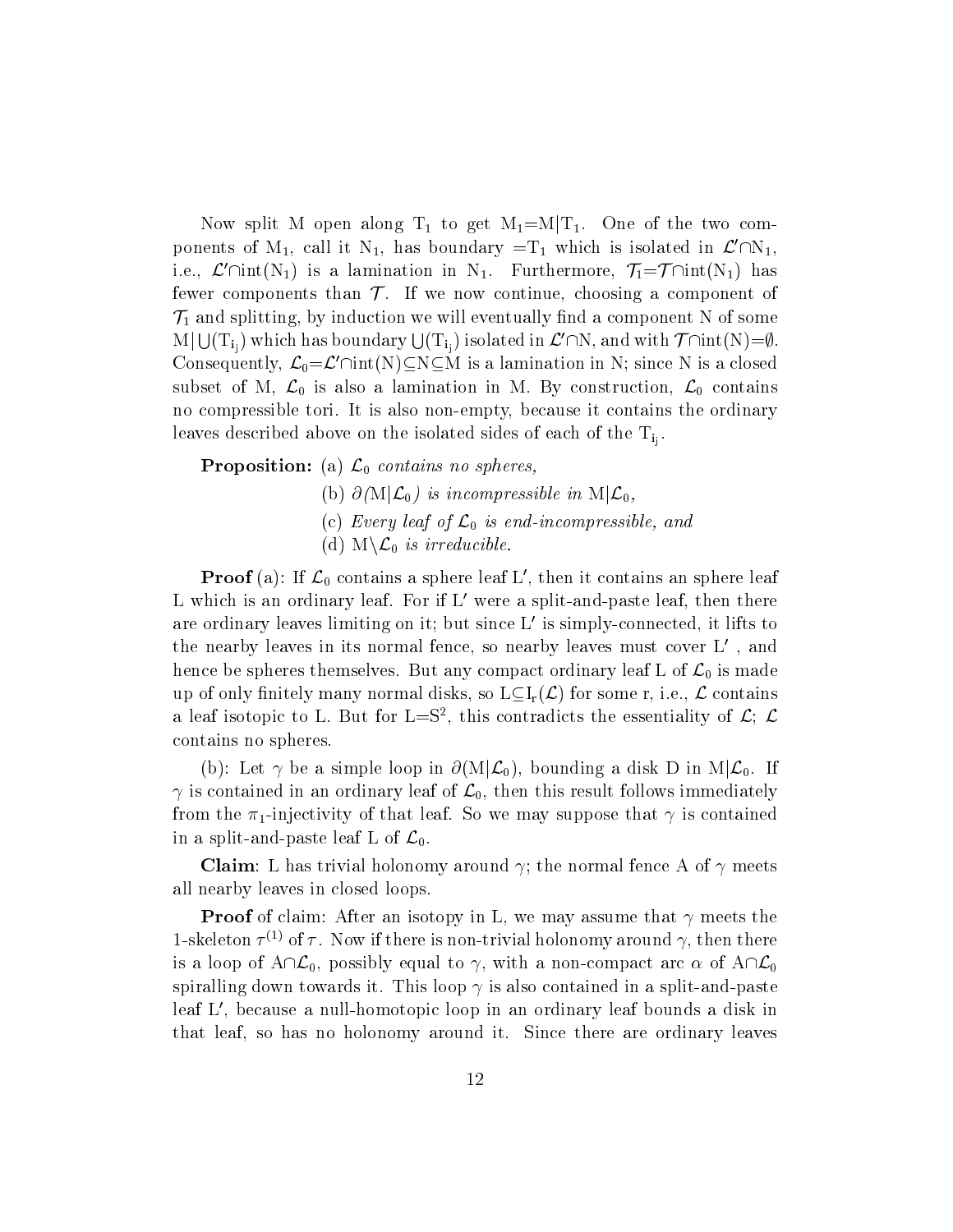limiting on L', there must be points in  $A\cap\mathcal{L}_0$ , contained in ordinary leaves, arbitrarily close to a point of  $\alpha$ ; such points must also be in half-infinite arcs limiting on  $\gamma$ . So we may assume that  $\alpha$  above is in an ordinary leaf.

## Figure 9

But such an arc, in spiralling down on  $\gamma$ , must eventually pass within  $\epsilon$ of itself along a 1-simplex  $\sigma^+$  of the 1-skeleton  $\tau^{<\gamma},$  where  $\epsilon$  is a monogon number for  $\mathcal{L}$ . The arc  $\beta$  in  $\gamma$  between two such points meets only finitely many normal disks of  $\mathcal{L}_0$ , and so is contained in some  $I_r(\mathcal{L})$ . Make the disk D+ , consisting of the compressing disk D and the positive half of the normal fence A, transverse to  $I_r(\mathcal{L})$  by a small isotopy, which we may assume is fixed on the compact end of the arc  $\alpha$  containing  $\beta$ . Then  $D^+\cap I_r(\mathcal{L})$  must consist of circles and arcs, because  $I_r(\mathcal{L})$  is essential, and  $\beta$  is contained in one such arc,  $\delta$ . If we look at  $\delta \cap \eta$ , where  $\eta$  is the arc of  $\sigma^1$  between the endpoints of  $\beta$ , and choose two points of the intersection which are consecutive on  $\eta$ , the subarcs of  $\beta$  and  $\eta$  which they split off form a loop, bounding a disk in D+ ; see Figure 9. Once again, however, this disk violates [7,Theorem 1(d)], a contradiction. This establishes the claim.

Since L must be limited on by ordinary leaves, it follows that near  $\gamma$  there must be loops in the normal fence, contained in ordinary leaves, which bound disks in the leaves of  $\mathcal{L}_0$  containing them. Reeb stability implies that the set of loops of  $\mathcal{L}_0\cap A$  in the normal fence A which bound disks in their leaves is open in  $\mathcal{L}_0\cap A$ , so the set  $\Lambda$  of loops which do not is closed. Such loops are contained in the split-and-paste leaves, so they meet a transverse arc in a closed, countable set. Therefore there is one such loop  $\gamma_0$  which is isolated in  $\Lambda$ . But then  $\gamma_0$  together with the loops, in ordinary leaves, in a short normal fence around it represent an embedded vanishing cycle for  $\mathcal{L}_0$ . Therefore, by arguments like those in [7,Lemma 2.8], the leaf of  $\mathcal{L}_0$  containing  $\gamma_0$  is a torus T bounding a solid torus. But this contradicts the construction of  $\mathcal{L}_0$ ; it contains no compressible tori.

(c): Let  $\epsilon$  be a monogon number for a branched surface B carrying  $\mathcal{L}$ . Since  $\mathcal{L}'$  can have only finitely many compact split-and-paste leaves, we can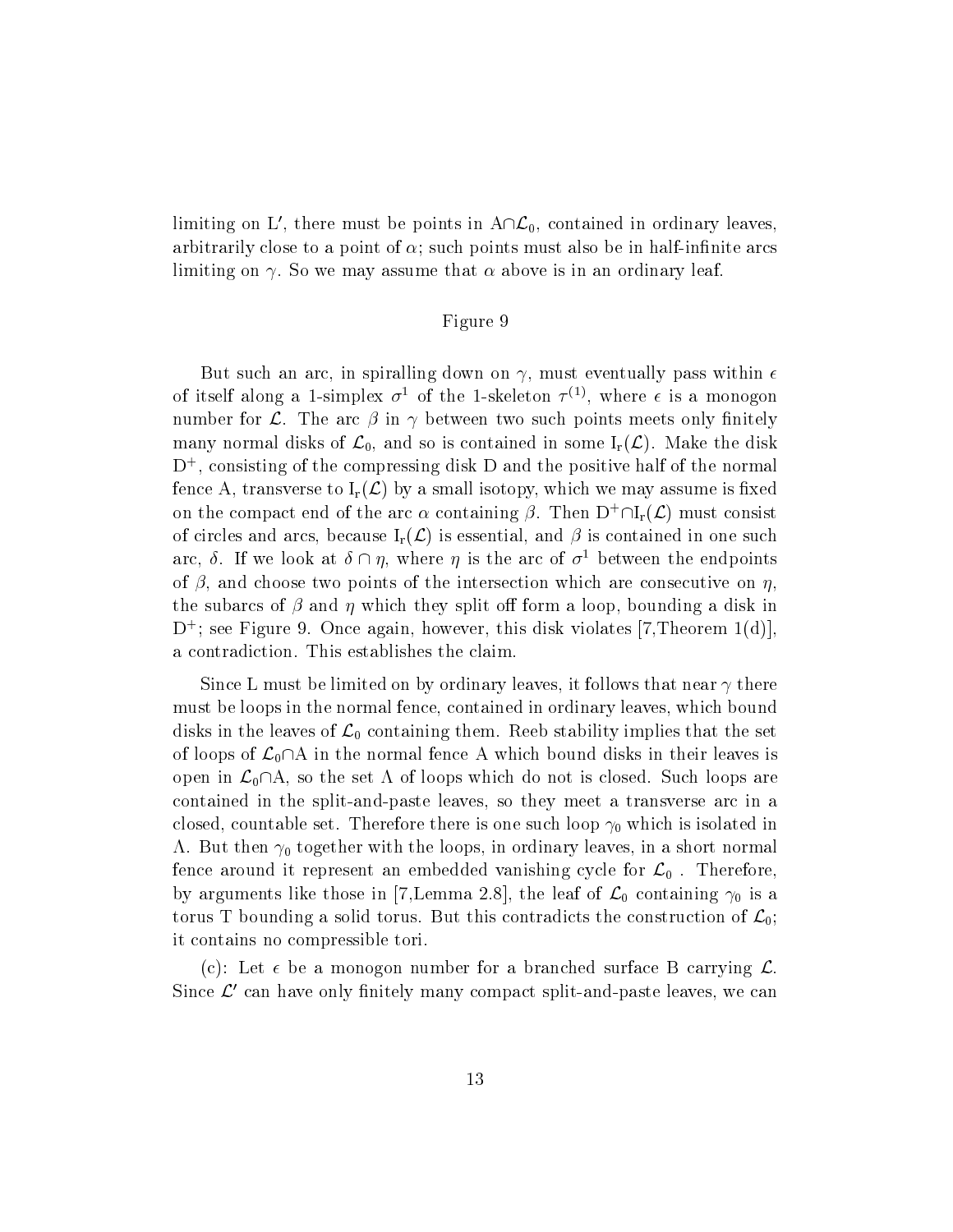find a branched surface B' carrying  $\mathcal{L}'$  such that  $\partial_h N(B') \subseteq L'$  and  $N(B')|L'$ has no compact components.

If  $D_0$  is a end-compressing disk for  $\mathcal{L}'$ , then since the union of fibers of  $N(B')|\mathcal{L}'$  of length not less than  $\epsilon/3$  is compact, and  $M\int N(B')$  is compact, eventually the tail of  $D_0$  contains a fiber f of  $N(B')|\mathcal{L}'$  of length less than  $\epsilon/3$ . without loss of generality, we may assume that  $I \subseteq T^*$  (by dragging  $D_0$  there; every component of  $N(D) | L$  meets  $T^{(2)}$ ). If the leaf L of L containing  $\partial D_0$ is a split-and-paste leaf, then there are ordinary leaves limiting on it, and so there is an arc  $\alpha$  in an ordinary leaf L' in the normal fence over the arc of  $\partial D_0$ cut off by  $\partial f$ , within  $\epsilon/3$  of  $\partial D_0$ . In particular, it is within  $\epsilon/3$  of  $\partial f$ . Then  $\alpha$ U(the extension of f) bounds a disk D in M with  $\alpha$ CL, and iCT<sup>+</sup> of length  $\epsilon$ , and since  $\alpha$  meets only finitely-many normal disks of L', we may assume that  $\alpha \subset I_r(\mathcal{L})$  for some r. But this situation again violates [7,Theorem 1(d)], so  $\mathcal{L}'$  is end-incompressible.

(d): Suppose  $M\backslash\mathcal{L}_0$  is not irreducible, so there is a 2-sphere  $S^2\subseteq M\backslash\mathcal{L}_0$ not bounding a ball in  $M\setminus\mathcal{L}_0$ . Because M is irreducible,  $S^2$  does bound a ball B<sup>3</sup> in M (on one side only; otherwise, M=S<sup>3</sup>, a contradiction). It is easy to see that there must be innermost such 2-spheres, w.r.t inclusion of bounding 3-balls; all but finitely-many of the components of  $M\backslash\mathcal{L}_0$  are contained in  $N(B)$ , and so inherit an I-bundle structure from the fibering of  $N(B)$ . They are therefore irreducible, and so contain no reducing spheres, since a reducing 2-sphere could be made transverse to the I-bering. But then falling down the noers we would find an  $S^-$ - or RP<sup>-</sup>-leaf in the boundary of  $M\setminus L_0$  (i.e., in  $\mathcal{L}_0$ , a contradiction; nearby ordinary leaves would also have to be  $S^2$ 's or  $RP^2$ 's, which (being compact) would be leaves of the original  $\mathcal{L}$ . The remaining components of  $M\backslash\mathcal{L}_0$  can each have only finitely-many 'reducing' 2-spheres which are nested in M, since for the 2-spheres to be non-nested in their component there must be leaves of  $\mathcal{L}_0$  in between, hence one of the finitely-many boundary leaves of  $\mathcal{L}_0$  (corresponding to  $\partial_h N(B)$ ) in between, as well.

We therefore may assume, by passing to an innermost such S2 , that every reducing sphere in  $B_1 \setminus L_0$  is parallel to  $\overline{OD}$ , i.e. (setting  $L_1 = L_0$  D and capping B<sup>3</sup> off with a ball to get S<sup>3</sup>), S<sup>3</sup> \  $\mathcal{L}_1$  is irreducible.  $\mathcal{L}_1 \subseteq S^3$  also satisfies  $(1)-(3)$ ; any compressing or end-compressing disk could be pushed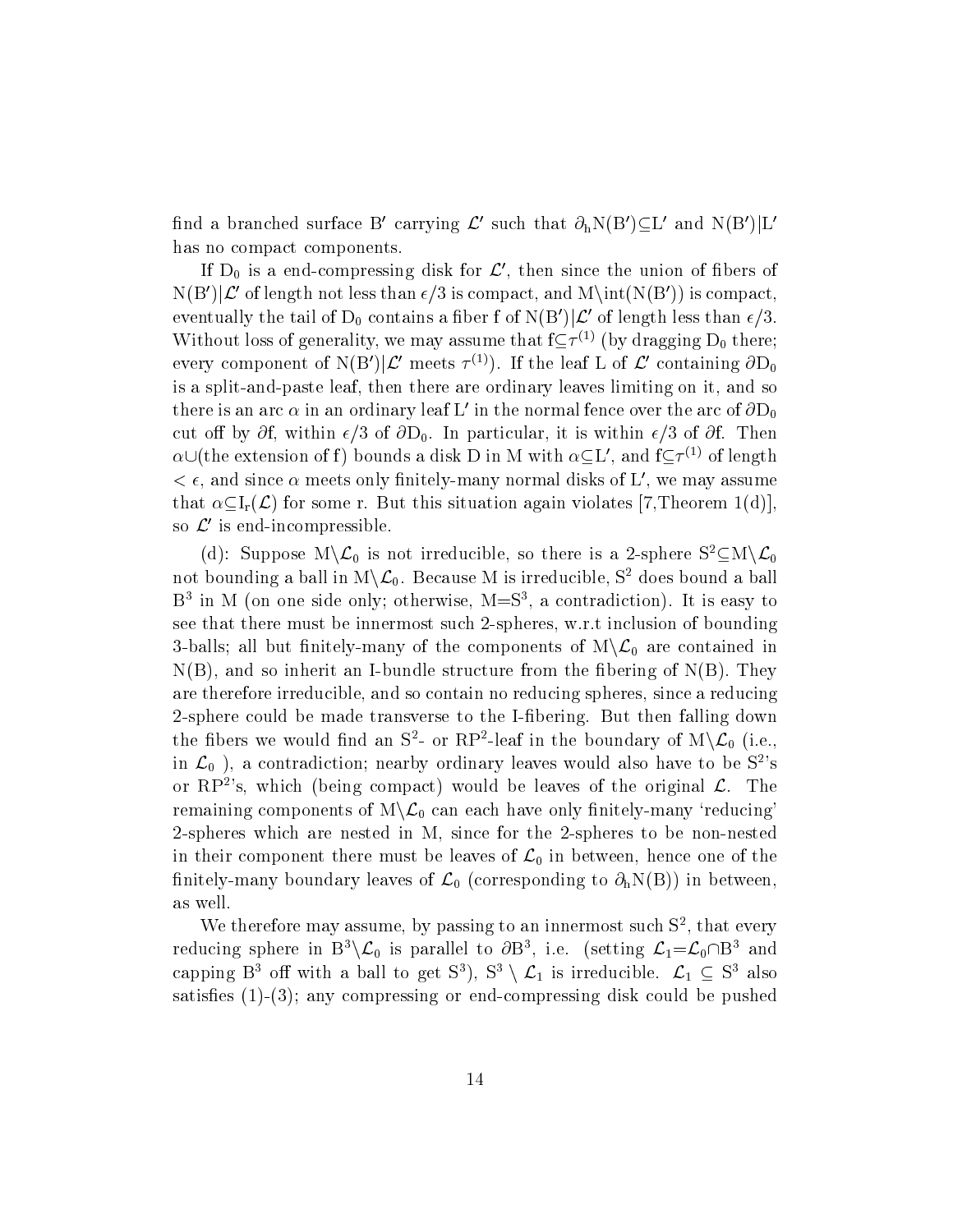off the capping 3-ball (it's just a big point), so could be thought of as living in (B3 , hence) M.

But  $\mathcal{L}_1$  cannot be essential, since 3-spheres don't contain essential laminations [7], so  $\mathcal{L}_1$  must contain a compressible torus. But, back in M, this torus leaf of  $\mathcal{L}_1$  is contained in a ball, so is compressible in M. But this contradicts the construction of  $\mathcal{L}_0$ .

 $\mathcal{L}_0$  is also non-empty and contains no tori bounding solid tori, by construction. It is therefore (by definition  $[7]$ ) an essential lamination. Because it is a sublamination of  $\mathcal{L}'$ , it is also in Haken normal form w.r.t.  $\tau$ , and gives us the lamination required for the theorem. The corollary follows immediately from the construction of [5, Section 3].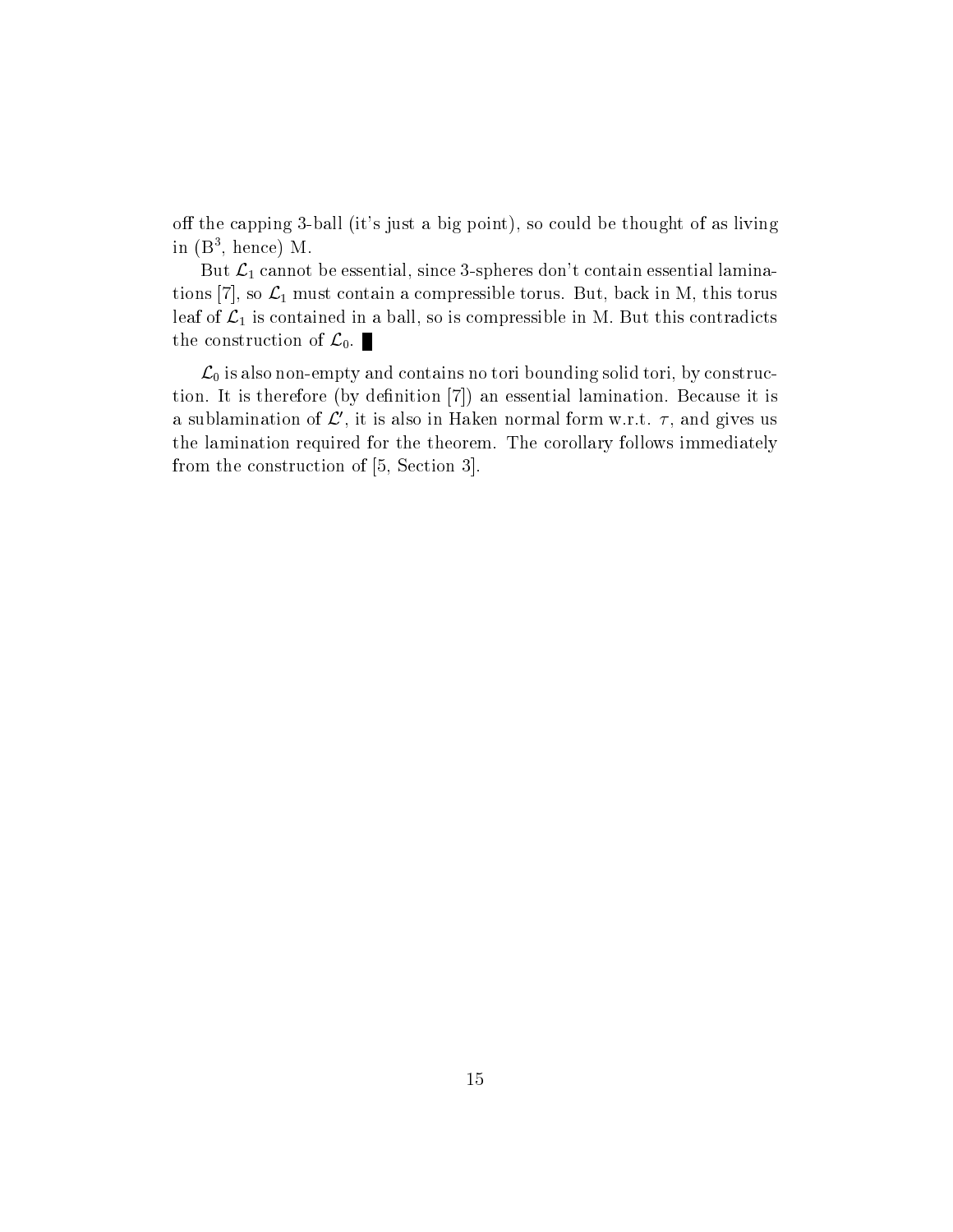## 6. Concluding remarks.

Exactly what 3-manifolds contain essential laminations is one of the more important questions left unanswered by the theory which has been developed in recent years. It has been shown in [1] and [4] that some of the irreducible Seifert-fibered spaces with infinite fundamental group do not contain essential laminations, but to date no non-Seifert-bered example is known. It has in fact been suggested by Gabai that (assuming the Geometrization Conjecture) no such examples exist: every hyperbolic 3-manifold will contain an essential lamination.

The result presented here gives a new tool for searching for essential laminations (and for manifolds which do not contain them), by allowing us to restrict our attention to laminations which have more structure than what a garden variety lamination could be expected to have. The key result in [1], for example, is a structure theorem for essential laminations in Seifert-bered spaces; the additional restriction this places on the `shape' of the lamination led, using work of Eisenbud, Hirsch, and Neumann on foliations of Seifert bered spaces, to the non-existence result mentioned above. Hopefully the result presented here will be of similar help in more general manifolds .

## References.

- [1] Brittenham, M.: Essential Laminations in Seifert-bered Spaces, Topology 32 1 (2093) 61-85
- [2] Brittenham, M.: Essential laminations and Haken normal form, II: regular cell decompositions, preprint
- [3] Brittenham, M.: Essential laminations and Haken normal form, III: laminations with no holonomy, preprint
- [4] Claus, W.: Essential laminations in closed Seifert-fibered spaces, Thesis. University of Texas at Austin, 1991
- [5] Floyd, W., Oertel, U.: Incompressible surfaces via branched surfaces, Topology <sup>23</sup> no. 1 (1984) 117-125